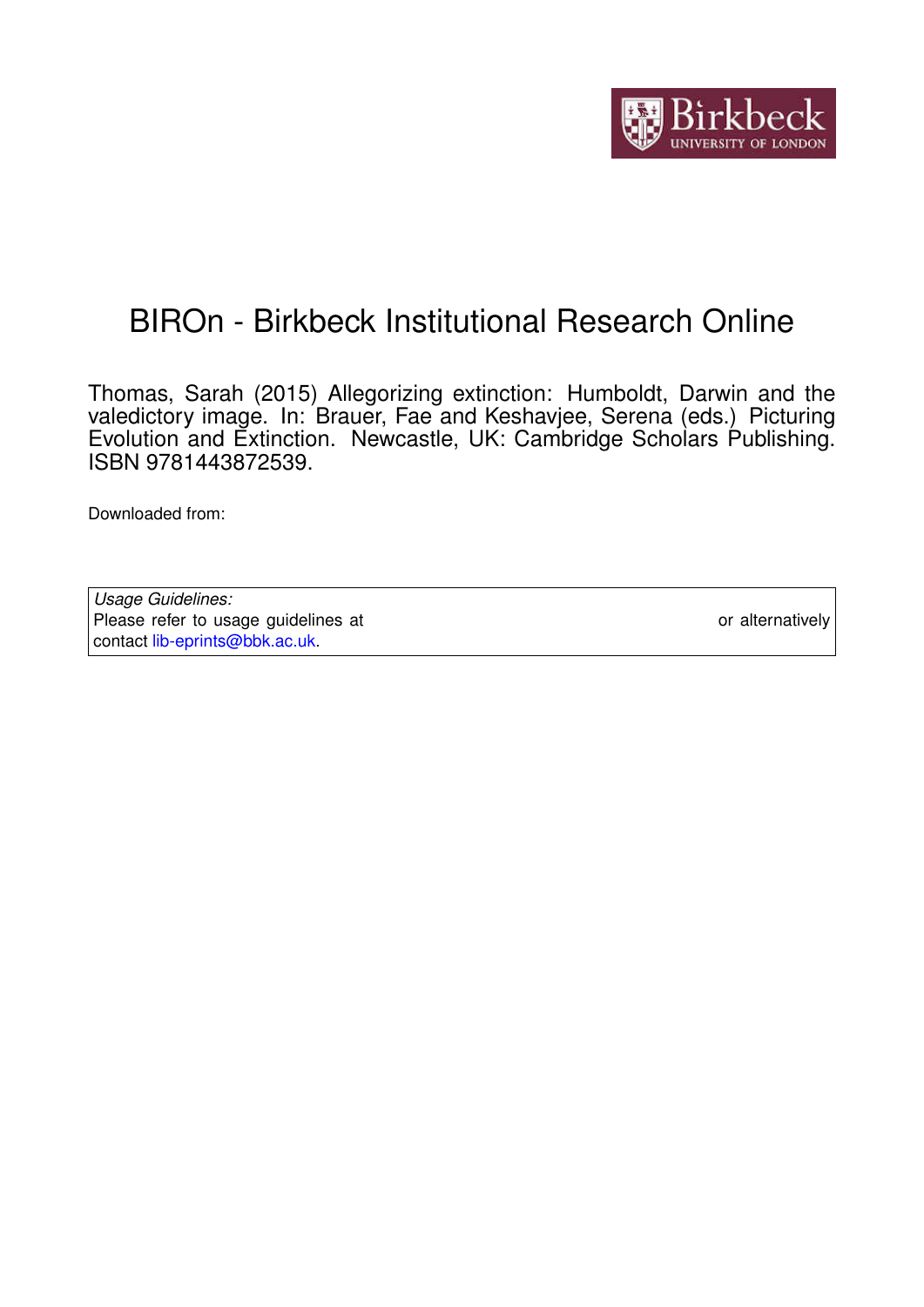### ALLEGORIZING EXTINCTION:

## HUMBOLDT, DARWIN AND THE VALEDICTORY IMAGE

### SARAH THOMAS

By the mid-nineteenth century a body of paintings had been produced in several continents which allegorized a phenomenon widely held to be true: that 'savage' peoples across the imperial world were sadly but ineluctably doomed to extinction. <sup>1</sup> While the causes of this apparent state of affairs were hotly debated, the presumption itself was profoundly flawed. <sup>2</sup> The paintings of indigenous peoples shown in deep shadow silhouetted against a sky at sunset, by Eugene von Guérard in Australia and Albert Bierstadt in North America, are the focus of this essay. They served as elegiac valedictions that highlighted the power of nature in determining racial destiny. Poised at the cusp between the competing world views of Humboldt and Darwin, they actively participated in the type of extinction discourse that ultimately—if often unwittingly—served to justify the unparalleled global decimation of indigenous peoples in the colonial era.<sup>3</sup>

As will be revealed, both itinerant artists were engaged in a Humboldtian project, with the empirical observation of a unified and harmonious natural world at its core. Paradoxically however, it will also become clear that the underlying message of this remarkably cogent group of paintings was profoundly Darwinian or, as we shall see, 'Darwinistic', portraying a vision of indigenous peoples whose apparent inability to adapt to the harsh reality of imperial occupation would ensure their demise. Thus while on the surface the paintings appear to show humanity in total harmony with nature, in fact what they presage is a much harsher world, one which Darwin famously introduced in his epochal book of 1859, titled in full *The Origin of Species by Means of Natural Selection, or the preservation of favoured races in the struggle for life.* While Darwin's theory of a brutal struggle for survival may not be immediately apparent in these mournful eulogies, and indeed may not have been fully comprehended or even accepted by the artists considered here, in their equation of indigeneity with what will be argued was a prelapsarian past, the paintings served to confirm Darwin's warning that adaptation was essential to survival, and that species which do not change will become extinct.<sup>4</sup>

As a young naturalist Darwin idolised Humboldt, whom, he wrote, 'like another Sun illumines everything I behold'.<sup>5</sup> Despite this reverence, Darwin's radical vision with the struggle for survival at its core, was profoundly at odds with the harmonious and unified natural world presented by his mentor. I do not wish to argue that Darwin's work had an immediate or even direct impact on the allegorical paintings of von Guérard and Bierstadt, for as we shall see while their familiarity with Humboldt most likely stemmed from their training at the Düsseldorf Art Academy, history does not furnish us with a similarly useful connecting thread from the Englishman, Darwin. In fact the date of von Guérard's *Stony Rises: Lake Corangamite* (1857) (Fig. 1) two years prior to the publication of *Origin* mitigates against a neat and compelling argument for direct Darwinian influence. Nevertheless, it is well known not only that Darwin had been quietly reworking his field notes since the 1830s, but perhaps more pertinently that he drew on a myriad of existing theories about the natural world. His ideas were, in the succinct words of Ted Benton, 'formed, constrained and enabled by the wider discourse of early-nineteenth-century natural history'. <sup>6</sup>

Peter Bowler, among others, has pointed out that the Darwinian revolution began well before Darwin was even born.<sup>7</sup> In acknowledging this, David **Bindman** has noted the difficulties of pinpointing Darwinian influence with precision, and he provides a nuanced semantic distinction:

> ... between the 'Darwinian' (deriving from Darwin's own writings), and the 'Darwinistic'. 'Darwinistic' ideas may pre- or post-date *Origin*: they are ideas which were commonly attributed to Darwin, but whose connection with his opinions might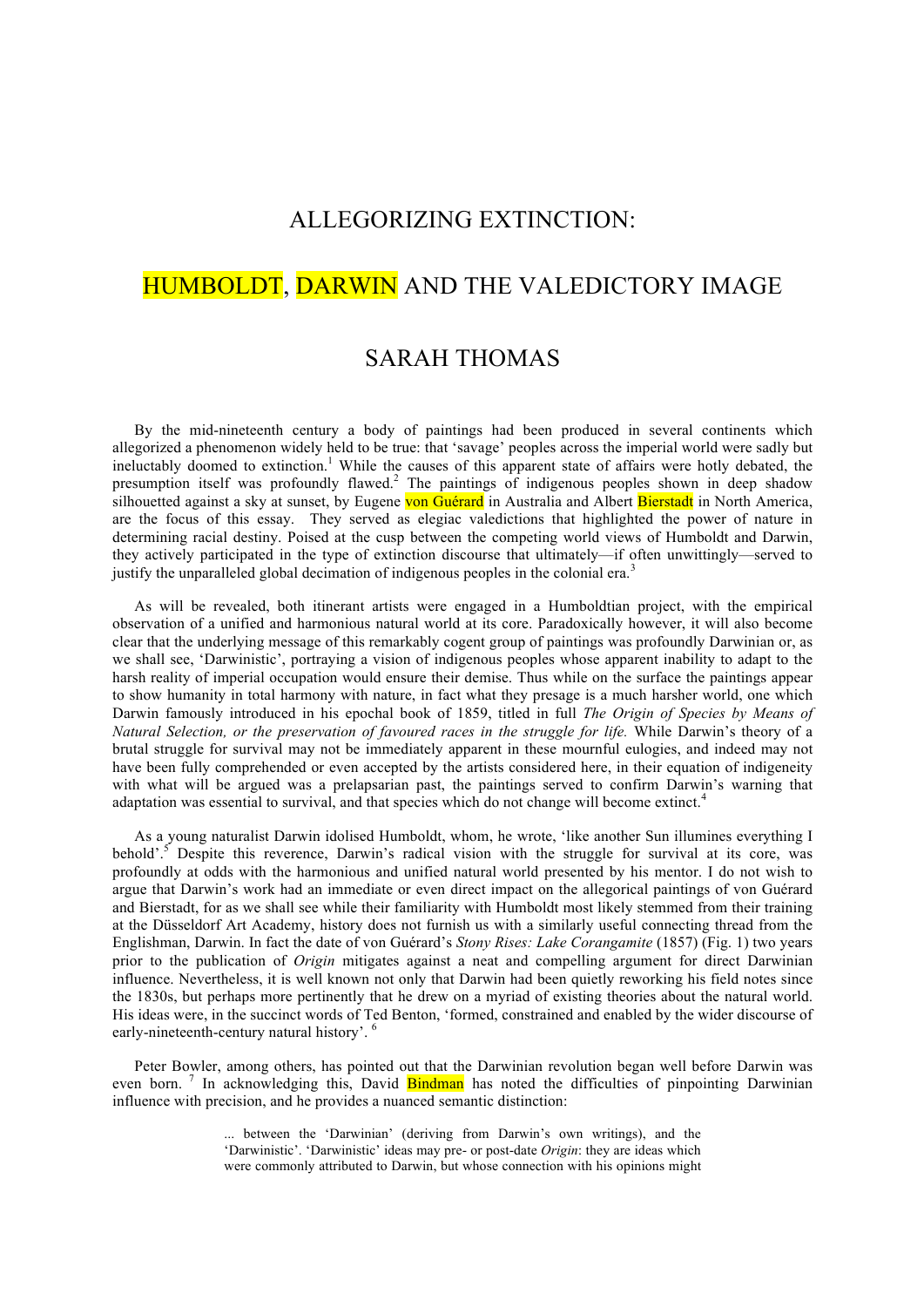be indirect or even oppositional, given the widespread acceptance of theories of evolution before he published *Origin*. 8

In this light I wish to propose a 'Darwinistic' reading of what I shall call the 'dying light' paintings under discussion here; that while they cannot be directly traced to the impact of Darwin's revolutionary book, they nevertheless belie concerns which were central to mid-nineteenth century scientific discourse, and which by the end of the century would come to be closely associated with Darwin; namely, the inevitable extinction of 'savage' races when pitted against 'civilised nations'.

By mid-century many people were genuinely confounded by the rate at which indigenous populations across the New World were declining, without convincing physical causes to explain it. Even the young Darwin in the mid-1830s had written in his journal that as well as the 'several evident causes of destruction' of the Aboriginals, there seemed 'to be some more mysterious agency at work.<sup>'9</sup> Many put the mystery down to the hand of God. Yet Darwin himself acknowledged that 'Wherever the European has trod, death seems to pursue the aboriginal. We may look to the wide extent of the Americas, Polynesia, the Cape of Good Hope, and Australia, and we find the same result ...<sup>10</sup>. There were numerous causes for the decline of indigenous peoples, and as Patrick Brantlinger, Henry Reynolds and numerous others have pointed out, many such causes were not at all mysterious: They were the result of violence, warfare and genocide. They were also the result of infectious diseases which, though not well understood, devastated populations. At the same time it was widely held that the state of 'savagery' itself was self-extinguishing.<sup>11</sup>

The particular group of mid-century paintings that is the focus of this essay had a powerful message: that uncivilised races were on an inexorable collision course with ordained destiny.<sup>12</sup> In his study of the 'doomed race theory' as it pertained to the Australian Aboriginals, Russell McGregor has pointed out that the development of the expectation of extinction in the nineteenth century coincided with a growing acceptance that Aboriginal people were incapable of becoming civilised. <sup>13</sup> While nothing, it was widely believed, could alter this path of history, artist eyewitnesses such as von Guérard and Bierstadt felt they had a moral obligation to record this primitive past before it was extinguished. In this sense their mission had much in common with the broader aims of anthropologists and ethnographers of the day, and this was particularly so in Germany at midcentury. The ethnographer Adolf **Bastian**, for example, followed in Humboldt's footsteps by spending 25 years of his life travelling the globe on expeditions—scrupulous observation, he believed, was the key to understanding humankind, and to this end he became an avid collector of ethnographic objects.<sup>14</sup> Such travellers—artists and ethnographers alike—were driven, at least in part, by a sense of urgency. This theme of the 'vanishing primitive' is pervasive, says historian James Clifford, the very term 'traditional' to describe a society in itself implying a rupture with the past:

> [P]opulations are regularly violently disrupted, sometimes exterminated. Traditions are constantly being lost. But the persistent and repetitious 'disappearance' of social forms at the moment of their ethnographic representation demands analysis as a narrative structure.<sup>15</sup>

1859 was a seminal year which saw both the death of the renowned explorer and natural scientist Humboldt and the publication of Darwin's *Origin.* It was also the year in which German-born American artist, Bierstadt, made his first expedition to the American West, with the intention of sketching scenes for a series of large paintings of the subject. Having only recently returned from a period of study at the Düsseldorf Art Academy, Bierstadt was anxious to witness for himself the kind of American wilderness that his great rival, Frederic Church, was then painting to great acclaim. After managing to secure a place on Colonel Frederick West Lander's government expedition to the Rocky Mountains, over several months Bierstadt produced numerous detailed landscape and figure studies. On his return, he settled in New York City and began to paint a series of virtuosic landscapes that would soon earn his reputation as one of America's leading landscape painters. The works included intimate scenes of Indian life such as *Indian Encampment, Shoshone Village* (1860) (Fig. 2) and *Toward the Setting Sun* (1862) (Fig. 3), culminating in the monumental canvas, *The Rocky Mountains, Lander's Peak*, (1863) (Fig. 4).

While Bierstadt was encountering the American West, over ten thousand miles away in colonial Victoria and New South Wales another Düsseldorf-trained landscape painter, von Guérard, was on a distant expedition of his own. He too was making sketches which would subsequently be worked up into major oil paintings; these oscillated between commissioned views of homesteads in cultivated country, and scenes of wilderness that reveal more than a passing resemblance to the contemporaneous paintings of Bierstadt and his Hudson River School peers in North America.16 Like Bierstadt, von Guérard specialised in scenes of wild nature. If figures were there at all—whether European or indigenous—they were on the whole small and seemingly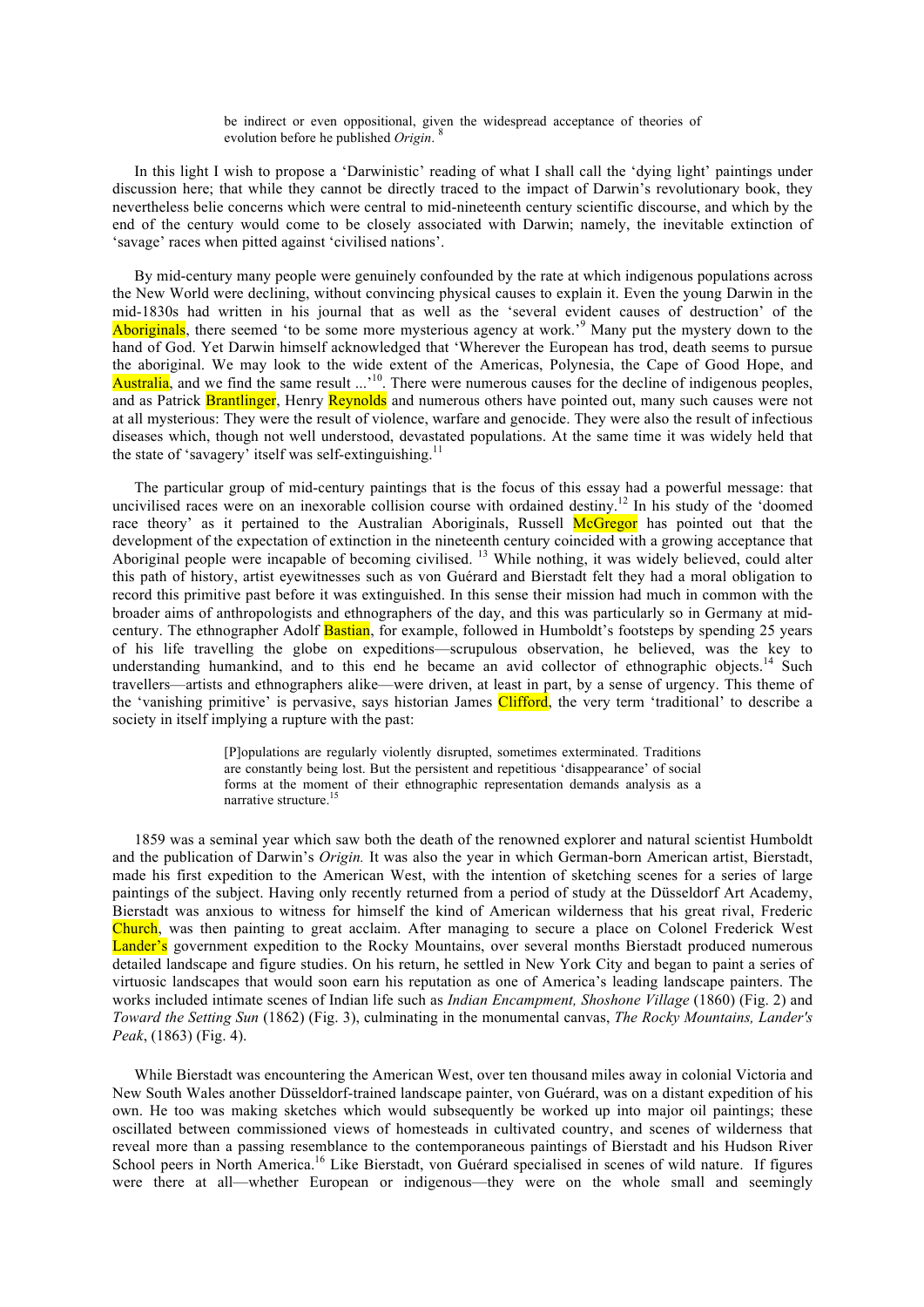inconsequential.<sup>17</sup> Yet two years earlier he had produced a major work in which the human element appeared to take on a heightened significance, and which remains distinctive within his prolific *oeuvre*: *Stony Rises: Lake Corangamite*.

Here were two landscape painters trained at the Düsseldorf Art Academy working in remote regions of the New World, who in the late 1850s and early 1860s turned their attentions, if only momentarily, to creating melancholy eulogies to the indigenous people they were encountering on their travels. The similarities between such paintings as *Stony Rises* and *Towards the Setting Sun* are compelling, despite being produced in geographically and culturally disparate sites. The major allegorical device in each work is, of course, the setting sun, which provides not only a romantic golden glow across each skyline but also serves to throw both foregrounds, including their occupants, into deep shadow; as this essay will argue, the dying light signalled the demise of an entire people.

That these are paintings with allegorical weight is supported in several ways. Von Guérard's original title was not the geologically and geographically descriptive *Stony Rises, Lake Corangamite*, but rather the more poetic, *An Australian Sunset*.<sup>18</sup> In his essay 'On Ethnographic Allegory', Clifford reminds us of what allegory actually is: 'A story in which people, things and happenings have another meaning, as in a fable or parable: allegories are used for teaching or explaining.'<sup>19</sup> This latter point is crucial, for while the paintings served several purposes—not least to satisfy the demands of colonial art markets—in the end both von Guérard and Bierstadt were in the business of creating mythic pictures which engaged with some of the profound dilemmas of the imperial age. Von Guérard's painting was not conceived of as an empirical record, but as an ambitious artistic attempt to capture the spirit of an entire continent.

The 'dying light' paintings also contain other symbolic references to death and decay. In the Australian example, the skeletal form of a dead tree pierces the glowing sky to the left. It has also been suggested that the young blackwood trees may be reminiscent of Roman pines commonly associated with European cemeteries, thus signifying the proximity of death.20 A prominent dead tree also appears in Bierstadt's *Towards the Setting Sun*, and the bare bones of a buffalo are seen in his much larger canvas*, Sunset Light, Wind River Range of the Rocky Mountains*. The association of the setting sun with the passing of indigenous peoples was not only being made visually at mid-century, but was also expressed in words, such as those of the American artist-explorer John Mix Stanley, who in the 1850s and 1860s toured his own travelling Indian gallery in an effort to document this perceived demise. He wrote that his ambitions had been to visit 'those regions where the nature and habits of the Indians are found in their greatest purity and originality ... a people silently retreating or melting away from before the face of civilization like exhalations from the sunlight.<sup>521</sup>

Despite the fact that von Guérard and Bierstadt worked within a Humboldtian tradition which valued careful observation from nature, these paintings were not simple transcriptions of specific places and peoples. Rather, it will be observed that they were based loosely on a wide range of scenes witnessed and experiences lived. Both artists were, after all, highly attuned to market demands, and were eager to please potential patrons by presenting scenes that were both aesthetically appealing and familiar. In fact it could be argued that the paintings were simply idealised pre-contact views painted for burgeoning colonial art markets. *Stony Rises, Lake Corangamite*, after all, depicts a placid family scene in which a father returns from hunting to the delight of a young child. Certainly this would suggest self sufficiency, harmony with nature, an assured future. However, what this essay will argue is that such paintings also reflect the profound ambivalences which characterised the colonial imagination. These paintings are in many ways idealised views, but their allegorical message is one which resists this reading, and foregrounds instead widespread anxieties around race and sovereignty. In other words, they are examples of what W.J.T. Mitchell has evocatively termed the "dreamwork" of imperialism'.<sup>2</sup>

#### **Bierstadt and the 'picturesque facts of Indian life'**

Early in his trip to the American West, Bierstadt penned a letter to the journal *The Crayon* in which he first commended the 'beautiful' scenery with its 'silvery streams' and 'mighty perpendicular cliffs', before turning his attentions to the indigenous inhabitants. They were, he claimed, 'kindly disposed to us' although 'naturally distrustful'. He went on to write about their encroaching extinction: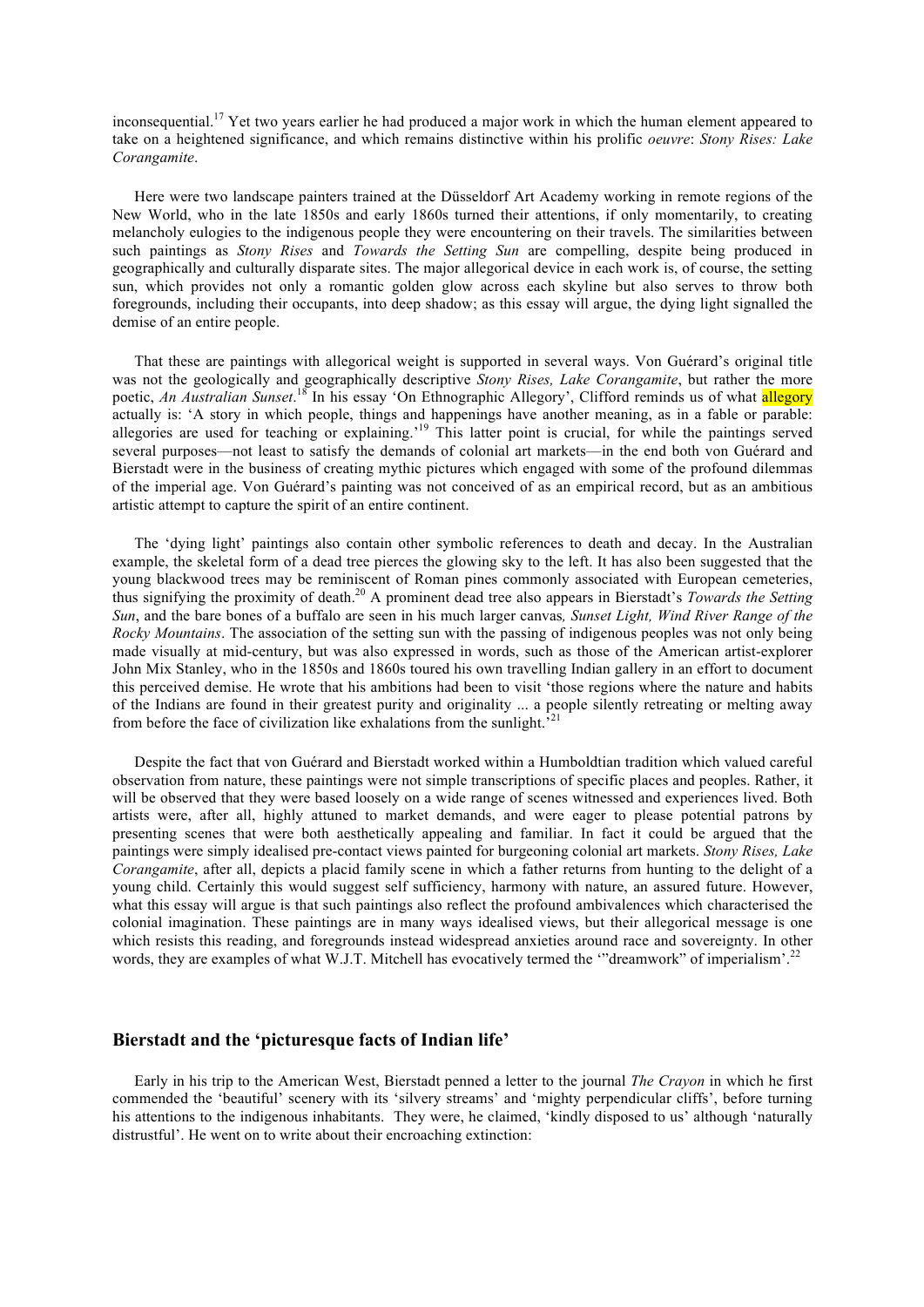The manners and customs of the Indians are still as they were hundreds of years ago, and now is the time to paint them, for they are rapidly passing away; and soon will be known only in history. I think that the artist ought to tell his portion of their history as well as the writer; a combination of both will assuredly render it more complete.<sup>23</sup>

Thus while Bierstadt's ambition was to pursue a career as a landscape rather than a figure painter, he was nevertheless an enterprising entrepreneur, and quickly recognised that his direct encounters with the exotic 'Red Men' of the West provided opportunities he could exploit for a curious white audience. Engaging in what I will argue was a form of 'salvage ethnography', he set about making careful and detailed sketches of the native Americans from life.<sup>24</sup>

Bierstadt was by no means the first North American artist to embark on such an exercise. In fact as Brantlinger has pointed out the theme of the dying Indian had pervaded American culture since the end of the American Revolution. 'For more than half a century [after it]', he explains:

> Independence Day orations employed the elegiac trope of the dying Indian to celebrate the creation and progress of the new Republic. Even as the citizens of the new nation rejoiced in their new rights, freedom, and radiant future, the dying Indian became the object of national sympathy and mourning. The world of savagery noble, perhaps, but still savage—was passing away into darkness; the world of white civilisation and progress, with its vanguard in the new United States, was emerging into the full light of day  $25$ into the full light of day.

In literature the seemingly ineluctable demise of the American Indian had also become a well established theme in popular literature of the period, most famously in James Fenimore Cooper's romantic novel published in 1826, *The Last of the Mohicans*: *A Narrative of 1757*. Set during the Seven Years' War, decades before Beirstadt's first visit to the frontier, the book did much to promote the myth that the Mohegan people had all but vanished by the early nineteenth century.<sup>26</sup> The book soon made its way into art, such as Thomas Cole's painting, *Scene from "The Last of the Mohicans", Cora Kneeling at the Feet of Tamenund* (1827).

Perhaps an even more significant precursor to Bierstadt's paintings of American Indians can be sourced in the work of two artists who had already made far more dedicated artwork in their focussed attempts at 'salvage ethnography' than their Hudson River School successors. The Canadian artist, Paul Kane, and the American, George Catlin. Kane had embarked on journeys to remote parts of the Canadian and North American West in the latter half of the 1840s, returning home to Toronto after each trip armed with hundreds of detailed sketches and notes which he later developed into oil paintings and a book, *Wanderings of an Artist Among the Indians of North America*. Published in the very year that Bierstadt embarked on his own expedition to the West, the book met with both critical and popular acclaim.<sup>27</sup> In its preface the artist clearly expressed pathos over the disappearing aborigine:

> All traces of his footsteps are fast being obliterated from his once favourite haunts, and those who would see the aborigines of the country in their original state, or seek to study their native manners and customs, must travel far through the pathless forest to find them.<sup>28</sup>

Many reviewers confirmed what they understood as the urgency of Kane's project:

One must make haste to visit the Red Men ... Their tribes, not long since still masters of a whole world, are disappearing rapidly, driven back and destroyed by the inroads of the white race ... Their future is inevitable ... The Indians are doomed; their fate will be that of so many primitive races now gone'.<sup>29</sup>

Kane had in turn been deeply impressed by the work of his American contemporary, George Catlin, whose paintings of Indians he had seen in London in 1843.<sup>30</sup> He too had published a popular memoir of his adventures, *Letter and Notes on the Manners, Customs and Condition of the North American Indians* (1841). Like Bierstadt, Kane and Catlin focussed on a pre-contact vision of the American West, one which appeared to ignore the reality that native Indians were being forced, often brutally, to adapt to life in a rapidly developing colonised world. Thousands were being killed, while many others were dying from European diseases. As several scholars have noted in recent years, while 'total extinction did not happen, it almost happened.<sup>31</sup>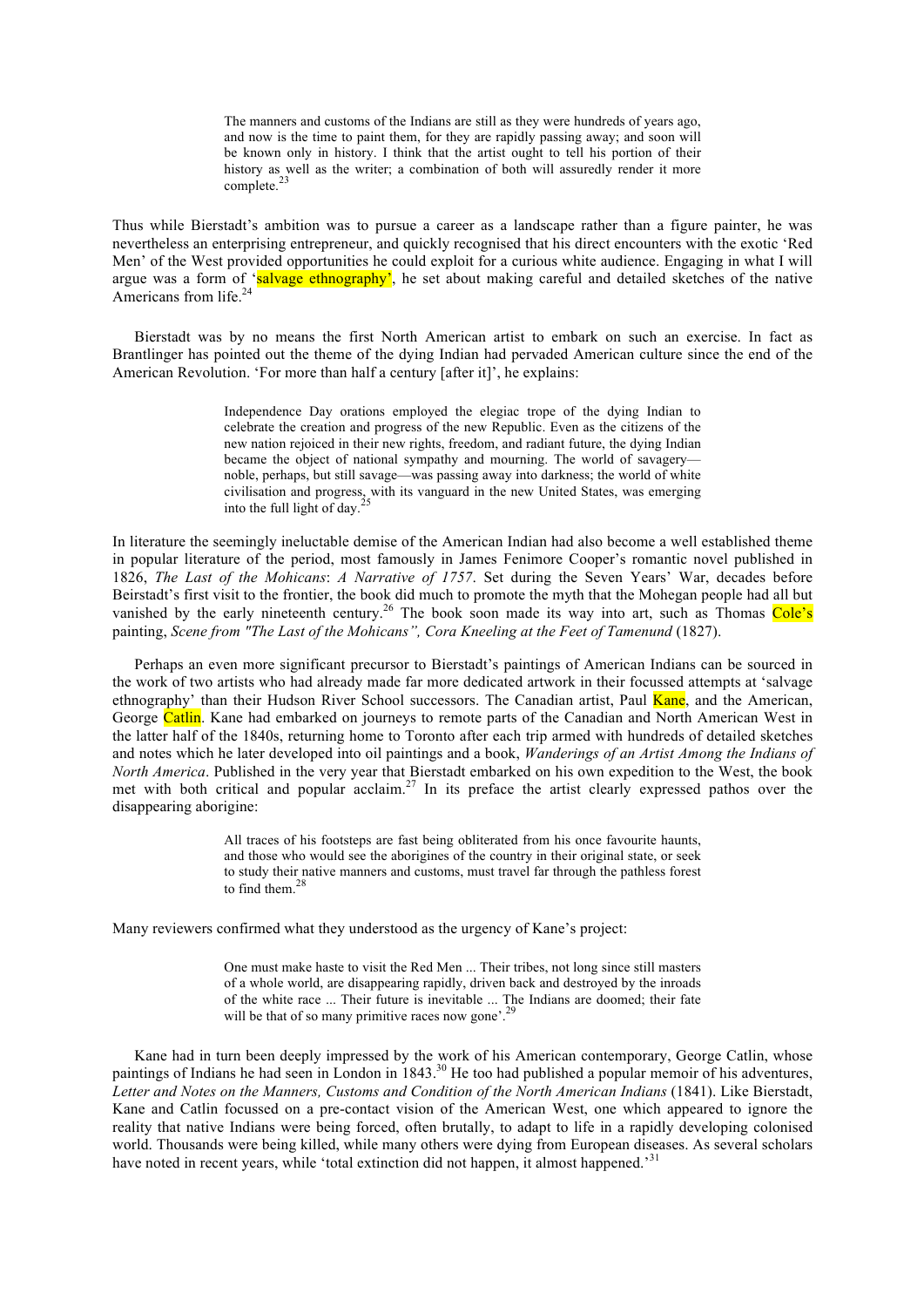Outbreaks of violence were integral to frontier life, and indeed it was one such event that had instigated Lander's expedition to the Rocky Mountains. In 1857 a group of Mormons and American Indians had attacked and killed a group of 128 Arkansas emigrants. Subsequently known as the Mountain Meadows Massacre, and thought to have been fuelled by anti-Mormon sentiment, it was this conflict which led to the Overland Trail being re-routed by Lander, Chief Engineer of that division of the Trail. Lander was advised to survey an alternative route and to placate the Indians who had lost trading opportunities; Bierstadt accompanied him, keen to see the West for himself. *The New Bedford Daily Mercury* announced his departure for the Rocky Mountains, for the declared purpose of studying 'the scenery of that wild region, and the picturesque facts of Indian life.'<sup>32</sup>

In addition to numerous sketches, Bierstadt returned from the West with numerous stereoscopes and ethnographic artefacts, and it was not long before he had begun to exploit his interest in, and first-hand experience of, Indian life. At New York's Metropolitan Fair in 1864, for example, he was asked to organise an 'Indian Department' for the amusement of visitors. He arranged for a *tableau vivant* of nineteen American Indian performers to recreate those in the foreground of his painting which was also hung at the Fair, *The Rocky Mountains, Lander's Peak* (1863), in which Indians were shown carrying out essential tasks such as preparing food and hides.<sup>33</sup> In reporting on the enormously popular event, even providing an illustration (Fig. 5), *Harper's Weekly* stressed their dispossession:

> In the Fourteenth Street Building Bierstadt's Indian Wigwam has been constantly crowded by visitors desiring to study the habits and peculiarities of the aborigines. Several entertainments have been given daily by the Indians. Our Sketch represents a *War Dance*, as given on several occasions to the intense gratification of all spectators. Historically, no feature of the Fair has greater interest than this in which the life of those who, only a little while ago, held undisputed possession of our continent, is reproduced by a handful of the once absolute tribes for the pleasure of the pale-faced race, whose ancestors pushed them into obscurity and historical oblivion.<sup>34</sup>

The reporter's use of the past tense here suggests that by this time 'historical oblivion' was already considered a *fait accompli* for North America's Indians.

#### **Von Guérard's** *Stony Rises*

The same was true in the Australian colonies, where a vigorous debate as to whether or not the Aboriginals could be civilised was fought throughout the early decades of the nineteenth century. Barron Field for example, Judge of the New South Wales Supreme Court, claimed confidently in 1825 that 'the Australian will never be civilised'.35 He questioned whether the 'decay or extermination of the simple race of Australia should be the gradual end of our colonization', and that if it was then perhaps, 'better that their name should pass away from the earth'.<sup>36</sup> His view was elaborated in romantic verse too:

> Yet deem not his man useless, But let him pass, —a blessing on his head!

...

May never we pretend to civilize,

And make him only captive!

Let him be free of mountain solitudes;

And let him, where and when he will, sit down

Beneath the trees, and with his faithful dog

Share his chance-gather'd meal; and, finally,

As in the eye of Nature he has lived,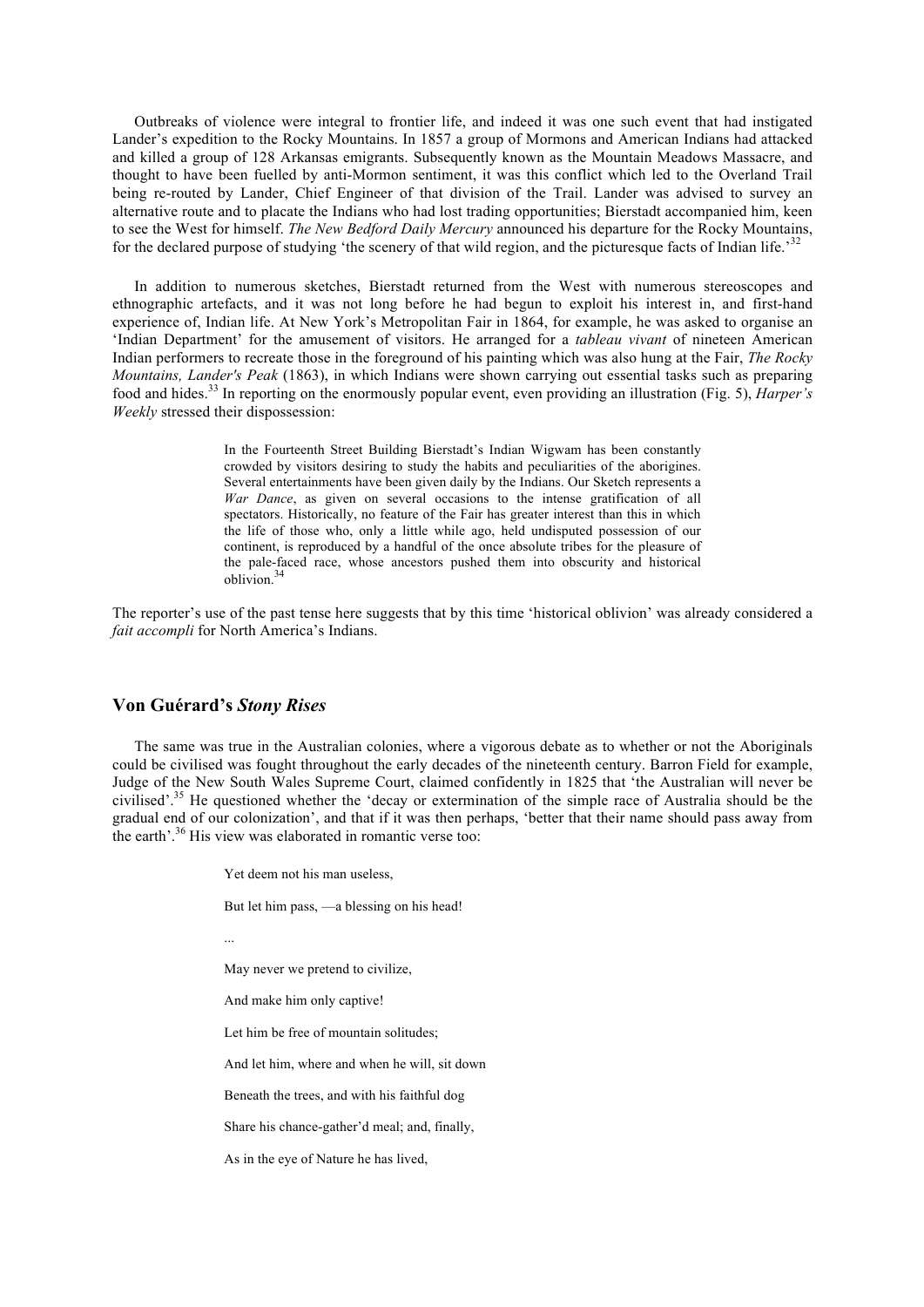#### So in the eye of Nature let him die! $37$

The Polish explorer, Paul **Strezlecki**, was highly critical of the colonial missionaries who were attempting to 'civilise' Aboriginals by introducing them to what he believed was a religion completely irrelevant to their own society. Despite taking a strongly humanitarian view however, he too ultimately believed that they had: 'the sentence of extinction stamped indelibly upon their foreheads.<sup>38</sup> Atrocities on the **Australian frontier** were becoming more widespread during the 1830s and 1840s, with punitive expeditions conducted during the 1850s; clashes between colonists and Aboriginals began soon after settlement in 1788, and continued for over 150 years.<sup>39</sup>

While frontier violence is not overtly apparent in the *oeuvre* of von Guérard, it nevertheless provides a vital historical context within which to consider *Stony Rises: Lake Corangamite*. Austrian-born von Guérard had been lured from Düsseldorf by the Victorian gold-rush, as well as the prospect of discovering exciting new scenes to paint. His art training at the Academy had fostered a keen interest in geology, and he was particularly fascinated by the lie of the land around the Stony Rises in Victoria's Western District, through which he travelled in March and April 1857.<sup>40</sup> He produced several pencil sketches of the subject, none of which appear to relate directly to the finished oil. Indeed while the sketch shown in Fig.6) is loosely reminiscent of the scene in the finished painting, scholars have pointed out that not only are there no monoliths of this magnitude in the region, but neither are there any sketches which relate directly to the painting.41 This is highly unusual in the context of von Guérard's *oeuvre*: Here was a painter whose Humboldtian training emphasised the fundamental significance of empirical observation; even his grandest of studio oil paintings are known for their overall fidelity to actual places. What scholars have also pointed out is that the country around the Stony Rises is considered to have been of particularly sacred significance to the region's first inhabitants, the Gulidjan people, and that in the 1840s, it had been the site of considerable bloody conflict between them and the European occupiers.<sup>42</sup> By the time von Guérard was passing through only sixteen Gulidjan were said to be still alive, none of whom lived in the bush, but rather worked on local sheep and cattle stations.<sup>43</sup> Indeed by the time the artist was traversing this part of the country, frontier violence in the area was a thing of the past.

While von Guérard was primarily a painter of landscapes, in his early years in Australia he had tested the still young colonial art market in Melbourne by producing a group of genre paintings of Aboriginals, including *Aborigines Met on the Road to the Diggings* (1854) (Fig. 7). <sup>44</sup> Highly unusual within the artist's *oeuvre*, this narrative painting shows two gold-diggers bartering for a possum-skin cloak, one on his knees. While the abolition of slavery across the British empire had formally ceased in 1838, many contemporary viewers would surely still have recognised the bold inversion here of the popular and enduring abolitionist motif of a chained supplicant slave.45 Painted three years before *Stony Rises*, this work shows none of the foreboding symbolism of the later example; rather, the light and airy scene presents an optimistic vision of cultural exchange and harmony. Here an Aboriginal family is portrayed as healthy, fertile, industrious and friendly: A robust and harmonious future for all seems assured

Despite this, we know from one of von Guérard's diary entries the same year that this painting was executed, that he was not only aware of Aboriginal decline, but that he was under no illusions about its cause. On 16 March 1854 he wrote:

> This morning I saw a miserable group of eight Aborigines, clad in the most ludicrous odds-and-ends of European wearing apparel, and nearly all in a drunken condition. It is sad to see how the poor creatures are demoralised by the white man's influence.<sup>46</sup>

Von Guérard's words reveal his sympathy for the Aboriginals' plight, a factor which adds poignancy to his elegiac painting three years later. Not only presaging the extinction of a people, the allegorical *Stony Rises* may be also deciphered as an expression of personal sympathy and cultural loss.

#### **Humboldt's** *Reisekűnstler*

While Bierstadt missed von Guérard by only one year on his arrival in Düsseldorf in 1853, both artists were trained at the city's internationally renowned art academy during a period when German interest in the New World was flourishing. Such excitement was generated largely by the publication of the first two volumes of Humboldt's great book, *Cosmos*, in which the author had singled out a privileged role for landscape painters, which was to record nature in all its glorious detail 'on the spot'. In his view, the painter needed to observe with the detached eye of a scientist. 'Why may we not be justified in hoping', he asked,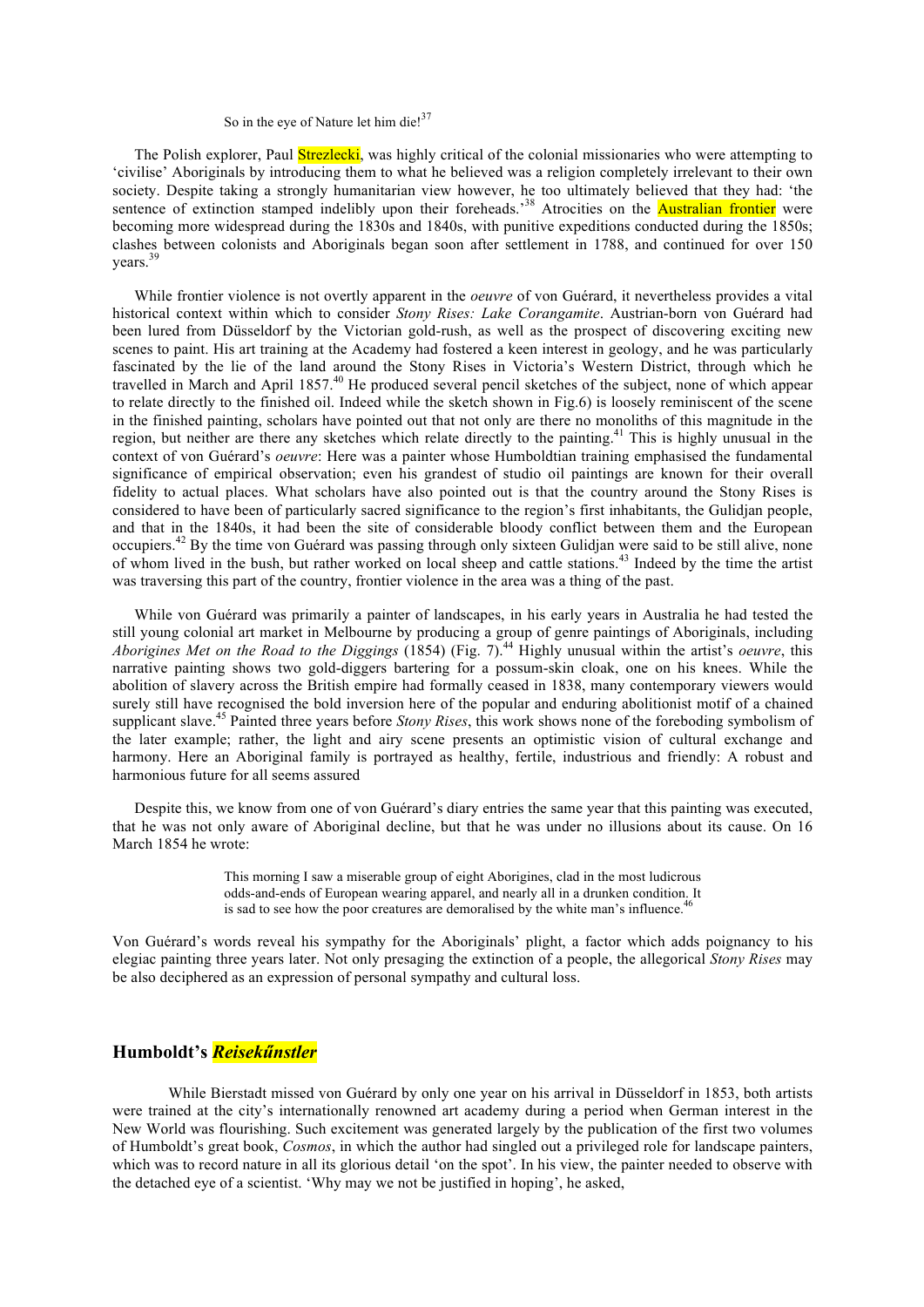that landscape painting may hereafter bloom with new and yet unknown beauty, when highly-gifted artists shall oftener pass the narrow bounds of the Mediterranean, and shall seize ... the living image of the manifold beauty and grandeur of nature in the humid mountain valleys of the tropical world? ... It is only by coloured sketches taken on the spot, that the artist, inspired by the contemplation of these distant scenes, can hope to reproduce their character in paintings executed after his return.<sup>47</sup>

Humboldt's exaltations thus encouraged the rise of a new type of landscape painter: the *Reisekűnstler* or travelling artist, whom he urged to travel beyond Europe to all corners of the globe.<sup>48</sup> Frederic Church, Bierstadt's great rival, was Humboldt's most ardent American disciple, and his decision to travel to South America in search of tropical scenery was a direct answer to the great scientist's clarion call to landscape painters*.* 

As Mary Louise Pratt has pointed out, Humboldt 'reinvented' South America as nature personified. <sup>49</sup> Yet for him nature was not simply the raw data that could be recognised, collected and classified as Linneaus had envisaged half a century earlier. Rather, Humboldt's conception of nature was of dramatic and abundant spectacle that had the power to overwhelm human rationality. It was a deeply romantic vision, one which embraced Edmund Burke's conception of Sublime nature as both Godly and awe-inspiring. Long after the publication of Burke's famous aesthetic treatise a century earlier, the Sublime had continued to permeate European landscape painting and its New World manifestations. <sup>50</sup> Artists such as Cole, Church, Bierstadt and others in North America, Ferdinand Bellermann, Eduard Hildebrandt and Johann Mauritz Rugendas in South and Central America, and Nicholas Chevalier and von Guérard in Australia and New Zealand, were all in search of **Sublime** landscape subjects as they travelled. Such artists tended to paint nature as a powerful and imposing force, one that was ultimately indifferent to the specks of humanity which were so often shown to inhabit it.

There are many paintings by Bierstadt and von Guérard that fit comfortably into this trope. As an example, the latter's well-known *North-east View from the Northern Top of Mt Kosciusko* (1863) (Fig. 8) shows two scientists, Georg von Neumayer and his assistant Edward Brinkmann taking barometric readings in the Australian Alps, dwarfed by the majestic and ancient rock formations extending below them.<sup>51</sup> Bierstadt's allegorical *Sunset Light, Wind River Range of the Rocky Mountains* (1861) is another example of this type of Sublime vision, with its sombre Indian figures overshadowed by a dazzling celestial Rocky Mountains backdrop. Yet despite both works subscribing broadly to the tenets of Sublime landscape painting, there is a significant distinction between the manner in which the German scientists and native American subjects are portrayed. The scientific gentlemen, poised with their measuring instruments in hand, are depicted reacting to the scene before them not only by recording information, but also by gazing in wonder at the great and Godly spectacle laid out before them. The indigenous Americans on the other hand almost disappear into the foreground shadows: They are undifferentiated from nature, unable to react to the landscape around them because they are an integral part of it.

Yet it is a group of rather gentler and less virtuosic paintings that is my focus here, specifically allegories of indigenous extinction that subscribe more closely to the aesthetic category of the Picturesque than that of the Sublime. Melancholic visions such as von Guérard's *Stony Rises* and Bierstadt's *Indian Encampment, Shoshone Village* tend not to emphasise nature's wildness and its capacity to inspire awe. These brooding and highly romanticised scenes of indigenous peoples facing the dying light of their existence do not, on the face of it at least, portray the Darwinian sense of struggle.<sup>52</sup> They appear to present the contrary: self-sufficiency and it at least, portray the Darwinian sense of struggle.<sup>52</sup> harmony with nature. As in *Sunset Light*, the native Americans are again an implicit part of nature, indistinguishable from it: Here there is only nature, a world in which plants and animals of all kinds appear to live together in total unity. Nevertheless the symbolic aspects of these particular works are far more pronounced, and it is their allegorical significance—what they imply rather than what they show—that serves to undercut their Humboldtian sense of unity and harmony. As will be observed shortly, it is these paintings' foreboding message of inexorable decline that alludes to a new Darwinian reality in which 'extinction and natural selection ... go hand in hand.<sup>53</sup>

Understandably, art historians have focused their attention on Humboldt's impact on nineteenthcentury landscape paintings: As we have seen for the most part human figures, if they are there at all, are humbled specks which serve, as they had for centuries, to provide a sense of scale and individual focus for the eye. Yet rather than accept this Eurocentric art-historical commonplace, which tells us much about the endurance of a Claudean artistic tradition and nothing about the role of art within the broader rubric of imperialism, it is important to note the virtual absence of indigenous peoples in these paintings and what that in itself might reveal. Clearly such a line of enquiry would yield fascinating insights and merits further consideration, although it extends far beyond the focussed remit of this essay.<sup>54</sup>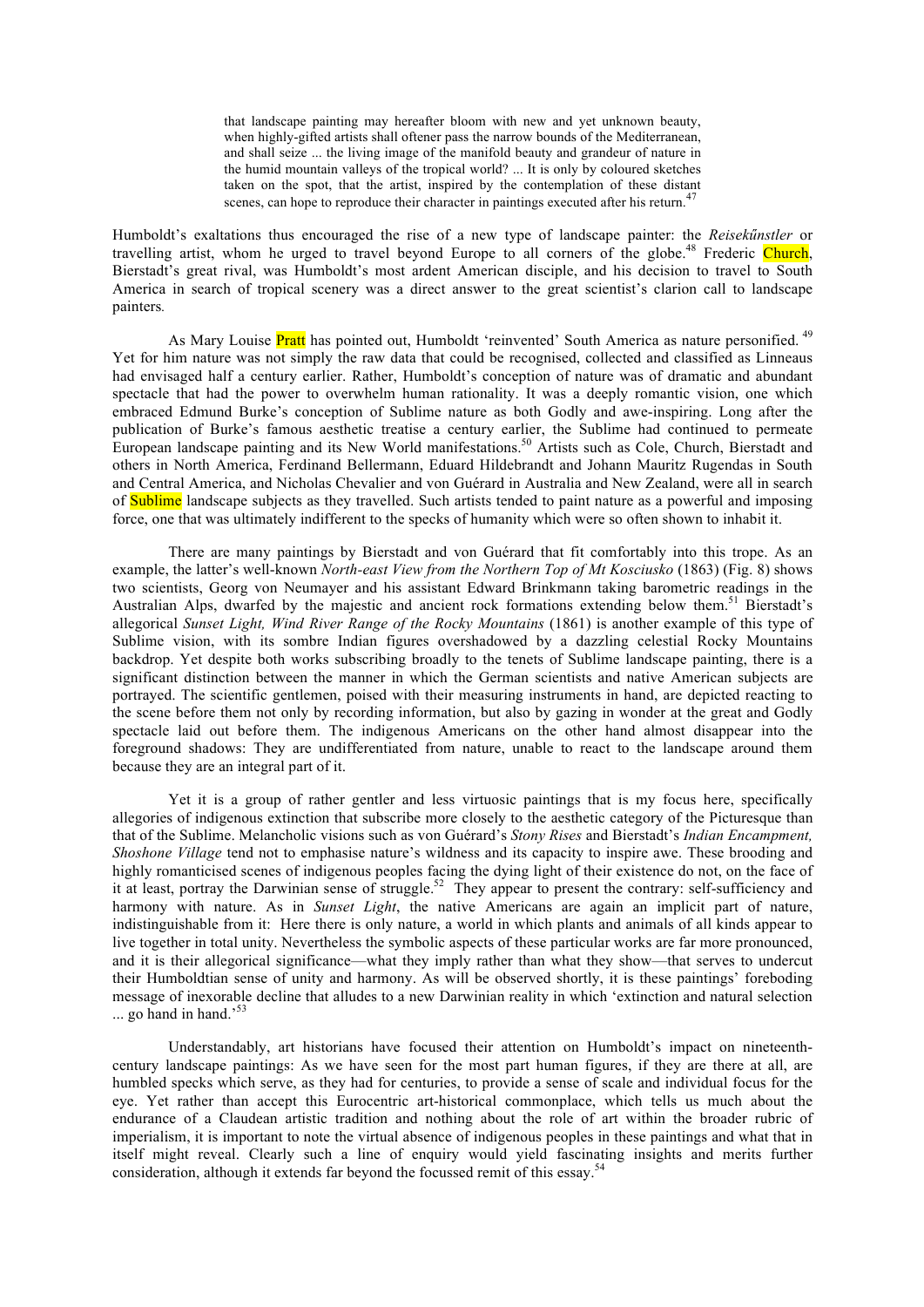Given the scholarly attention long devoted to Humboldt's understanding of the physical world, it is perhaps not surprising that it is only recently that his impact on the course of racial science and American abolitionism in the early nineteenth century has been seriously considered.<sup>55</sup> Yet according to Laura Dassow Walls, he was 'the only major scientist during the nineteenth century to argue consistently, for six decades, that 'race' was not a biological category. As he declared in *Cosmos*:

> While we maintain the unity of the human species, we at the same time repel the depressing assumption of superior and inferior races of men. There are nations more susceptible of cultivation, more highly civilized, more ennobled by mental cultivation than others, but none in themselves nobler than others. All are in like degree designed to freedom.<sup>56</sup>

Both von Guérard and Bierstadt were profoundly aware of their privileged role as artist-observers working 'on the spot' in remote regions. As we have seen they responded to market demands for paintings of white settlers' properties and cultivated land, particularly in the case of von Guérard, and in both cases for landscapes of untamed wilderness. But their face-to-face encounters at mid-century with indigenous peoples who were visibly suffering the dire effects of contact prompted them to produce these mournful laments for a mythical past. Such redemption could most readily be expressed in allegory, which in Clifford's words, 'violated the canons both of empirical science and of artistic spontaneity'.<sup>57</sup> It is the allegorical aspect of these mid-century 'dying light' paintings which undercuts their adherence to an exuberant and totalising Humboldtian world view, nudging them closer towards a Darwinian paradigm characterised by winners and losers.

It is important to note that in the mid-nineteenth century many paintings of indigenous peoples were not generally perceived as referring to a world before European settlement; rather the clock was pushed much further back to an ancient era before The Fall. Clifford has pointed out that this was a common device prior to the rise of secular anthropology, and that biblical or classical allusions are plentiful in early New World imagery.<sup>58</sup> Contemporary critics in Australia certainly understood this, seeing not only the landscape as primeval, but also its original occupants. This is illustrated by the way in which leading Melbourne critic James Smith described another of von Guérard's paintings: 'The lords of creation are represented by a couple of Aborigines ... whose appearance, while it gives life to the scene, is not out of harmony with the primeval appearances of nature with which they are surrounded.'<sup>59</sup> This distinction between pre-contact and prelapsarian periods may seem immaterial—surely the point is the subjects' apparent timelessness, their lack of engagement with European settlers, and their message that indigenous peoples were in harmony with nature, if not inseparable from it. Yet as Russell McGregor has noted, the mid-century practice of pushing back the temporal limits for the existence of the earth and its people not only made a chronology based on the bible increasingly untenable, but so too did it legitimise the emergent 'science' of anthropology.<sup>6</sup>

#### **A Darwinian Shadow**

Darwin had been pondering the problem of racial origins since the 1830s, when they were a prominent concern for ethnologists.<sup>61</sup> Yet it would not be until 1871 with the publication of his second major book, *The Descent of Man, and Selection in Relation to Sex*, that he dared to address the explosive issue of human evolution. Some forty years after his return from the New World on H.M.S *Beagle*, Darwin was at pains to try to understand the declining numbers of indigenous peoples across the colonised world. 'When civilised nations come into contact with barbarians', he wrote:

> the struggle is short, except where a deadly climate gives its aid to the native race. Of the causes which lead to the victory of civilised nations, some are plain and simple, others complex and obscure. We can see that the cultivation of the land will be fatal in many ways to savages, for they cannot, or will not, change their habits. New diseases and vices have in some cases proved highly destructive; and it appears that a new disease often causes much death, until those who are most susceptible to its destructive influence are gradually weeded out; and so it may be with the evil effects from spirituous liquors ...<sup>62</sup>

While Darwin thus recognised that native peoples seemed to be disappearing rapidly once in contact with 'civilised nations', he warned against ascribing a single cause to this dire state of affairs.<sup>63</sup> He went on to give several examples of decimated populations (including those of Tasmania and other Australian colonies), and cited a range of independent speculations as to why numbers continued to shrink at such alarming rates.<sup>64</sup>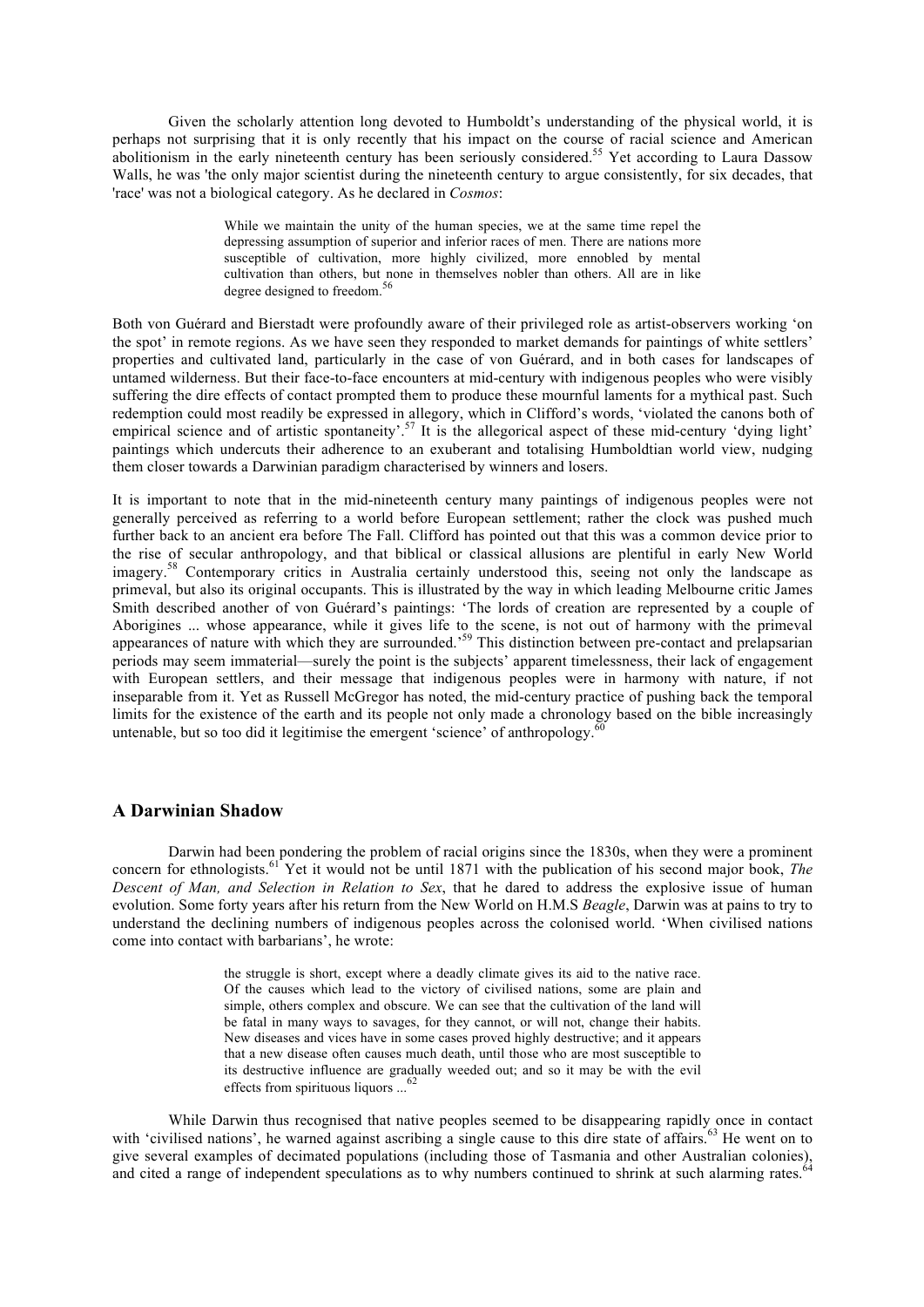*Stony Rises* and *Indian Encampment*, with their dark message of irreversible decline, seem in many ways to presage Darwin's subsequent thesis in *Descent*.

Some thirty years after Bierstadt first visited the American West and produced his allegorical paintings of the region's original inhabitants, he painted a final major work, *The Last of the Buffalo* (c1888). This painting returned to an earlier theme of impending extinction but it was stated this time, not merely implied. Here however it was not the American Indian who was seen to be doomed to extinction, but rather the **buffalo**, which since the 1870s had suffered a rapid decline in numbers as a result of excessive hunting—buffalo robes and tongues (considered a delicacy) were highly valued by the colonial market. By the time Bierstadt produced his canvas, the plight of these animals had become the subject of an ardent conservation campaign.<sup>65</sup> Concern for dwindling animal populations was becoming increasingly prominent during this period of intense colonisation.<sup>6</sup> Yet ironically (although not surprisingly), it was not the white man who was seen to be the culprit here, but rather the indigenous Indians whom Bierstadt portrayed as the aggressive perpetrators of a heinous crime. As Nancy K. Anderson has already noted, the painting was in fact a 'masterfully conceived fiction that addressed contemporary issues'.<sup>67</sup> While Plains Indians did indeed hunt the buffalo for their own purposes (it was their primary source of food), in fact the widespread slaughter (by colonists) was vigorously encouraged by army officers whose role was to subdue hostile Indians, and who discovered that the most effective means of achieving this was to starve them by eliminating the buffalo. By the time Bierstadt painted his canvas, not only were the animals almost extinct, but most of the Indians who had not already been slaughtered themselves had been sent to reservations. Bierstadt shows the Indians using lances, bows and arrows rather than the colonist's rifle, yet his title refers unambiguously to contemporary and highly divisive issues. <sup>68</sup>

It is instructive to compare *The Last of the Buffalo*, painted long after the publication of Darwin's *Descent*, with George **Stubbs'** *Horse Attacked by a Lion* from a century earlier. With its dramatic reference to species' innate drive for self-preservation, Stubbs' vision was profoundly Burkean, reflecting a philosophy which, as Barbara Larson has pointed out, would influence Darwin's theory of species transformation a century later.<sup>69</sup> Yet in Bierstadt's post-Darwinian vision, 'man' has entered the ring and is battling for his own heroic supremacy—yet not with his colonial oppressors, but rather with the very animals which, ultimately, had kept him alive for centuries. Furthermore, the American Indian has stepped out from nature's shadows and inhabits not a mythical ancient past, but a modern world in which nature is no longer in harmony. Rather than engaging in the kind of redemptive exercise of 'salvage ethnography', Bierstadt recasts his Indian subject in the role of ferocious warrior: No longer was he to be pitied, he was now a figure to be deeply feared.

#### **Perpetuating Imperialism's Fantasy**

The mid-century allegorical paintings which have been the primary subject of this essay demonstrate a profound engagement with history in a period which was undergoing rapid paradigmatic change. Steeped in Humboldtian science, they also expressed some of the revolutionary ideas and anxieties which were central to intellectual discourse in the mid-nineteenth century. Presaging a dark and mutable Darwinian world in which the struggle for survival is key, these paintings were intimately bound to the twin ideologies of imperialism and racism. While they did not attribute agency in this seemingly fatal state of affairs—there was no attempt to explain the mysterious demise—their melancholic ambience expressed mourning for such inexorable loss. In this way they offered solace, sending a message that resistance to this sad yet seemingly inevitable state of affairs was fruitless. In thus yielding to the inevitable, the paintings' consoling message ultimately, if indirectly, contributed to the perpetuation of colonial atrocities around the globe. They exemplify Brantlinger's conception of 'proleptic elegy'. He writes: 'the mourning and moralizing doomster loses his or her sense of personal inadequacy in the grand apocalypse of nations, empires or races. Nothing can be one's personal fault if everything is falling to pieces.<sup>70</sup> Components of imperialism's 'dreamwork', they subscribed to Mitchell's vision of 'utopian fantasies of the perfected imperial prospect and fractured images of unresolved ambivalence...'

- Benton, Ted. 'Science, ideology and culture: Malthus and *The Origin of Species*', in David Amigoni and Jeff Wallace (eds), *Charles Darwin's The Origin of Species : New Interdisciplinary Essays*, Manchester: Manchester University Press, 1995
- Bindman, David. 'Mankind after Darwin and Nineteenth-century Art' in Diana Donald and Jane Munro, *Endless Forms: Charles Darwin, Natural Science and the Visual Arts*, New Haven, Yale University Press, 2009, pp. 143-44.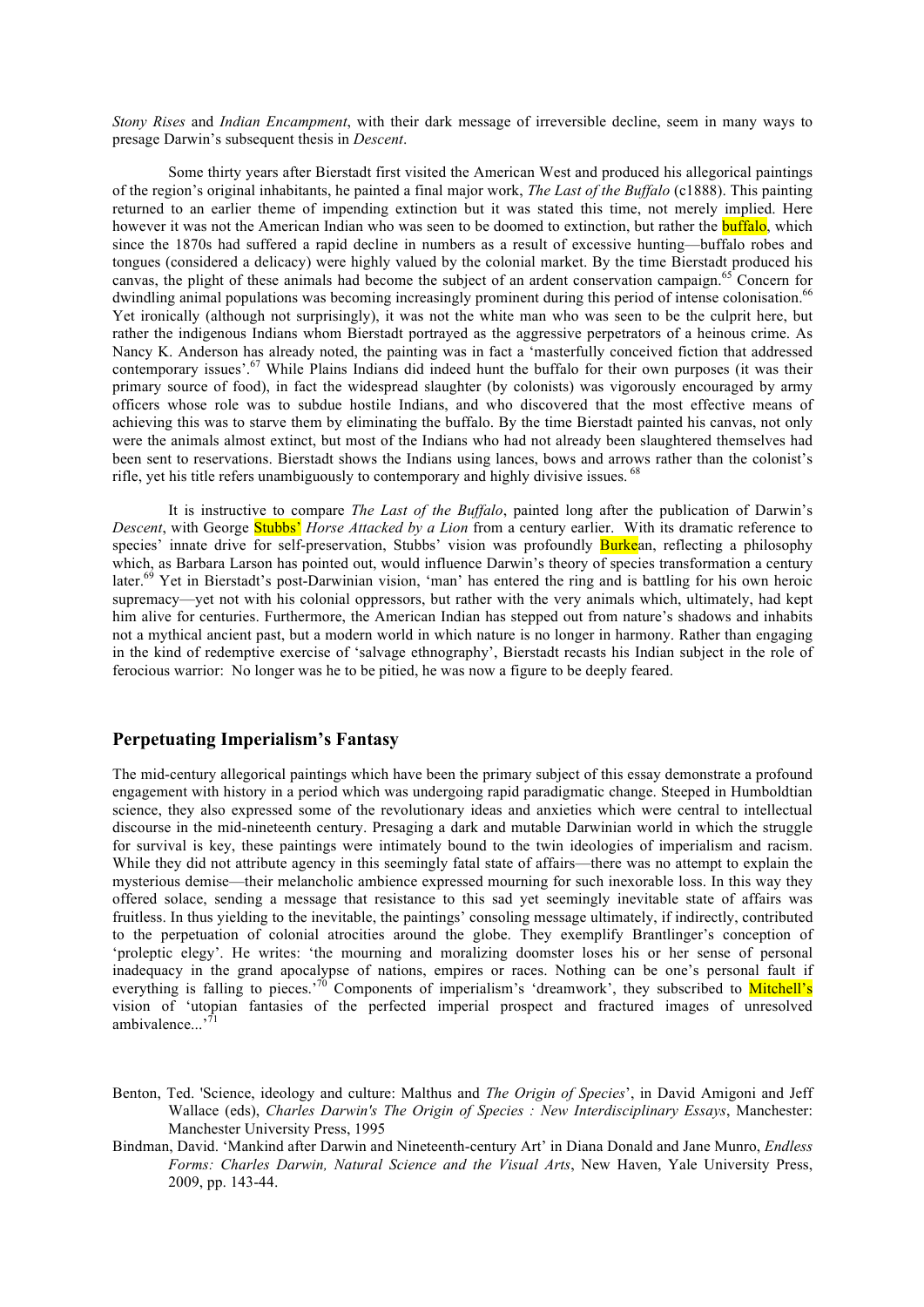Bowler, Peter J. *Evolution: The History of an Idea*, Berkeley, California: University of California Press, 2003

Brantlinger, Patrick. *Dark Vanishings : Discourse on the Extinction of Primitive Races, 1800-1930*. Ithaca, NY: Cornell University Press, 2003.

- Burke, Edmund. *A Philsophical Enquiry into the Origin of Our Ideas of the Sublime and Beautiful*. London, 1757.
- Byrne, Lisa, Harriet Edquist, and Laurene Vaughan. *Designing Place : An Archaeology of the Western Disrict*. Melbourne, Melbourne Books, 2010.

Clifford, James, and George E. Marcus. *Writing Culture: The Poetics and Politics of Ethnography*. Berkeley ; London: University of California Press, 1986.

Darwin, Charles. *The Descent of Man, and Selection in Relation to Sex*, 2<sup>nd</sup> ed, Penguin, 2004.

———. *On the Origin of Species by Means of Natural Selection, or the Preservation of Favoured Races in the Struggle for Life,* London: John Murray, 1860.

- ———. . *Jounal of Researches into the Geology* ... London, 1839.
- ———.. *Beagle Diary*, ed. R. D. Keynes, Cambridge University Press, 1988.

Donald, Diana and Jane Munro, *Endless Forms: Charles Darwin, Natural Science and the Visual Arts*, New Haven, Yale University Press, 2009.

- Field, Barron, *Geographical Memoirs on New South Wales. By Various Hands ...* London: J. Murray, 1825.
- Francis, Daniel. *The Imaginary Indian: the Image of the Indian in Canadian Culture*, Vancouver: Arsenal Pump, 1992.
- Paul Kane, *Wanderings of an Artist Among the Indians of North America*, London: Longman, Brown, Green, Longmans and Roberts, 1859
- Hendricks, Gordon. *Albert Bierstadt: Painter of the American West*. New York: Harrison House, 1988.
- Humboldt, Alexander von. *Cosmos: Sketch of a Physical Description of the Universe*. Translated by Edward Sabine. 7th ed. Vol. 1. London: Longman, Brown, Green & Murray, 1849.
- ———. *Cosmos:Sketch of a Physical Description of the Universe*. Translated by Edward Sabine. 7th ed. Vol. 2. London: Longman, Brown, Green & Murray, 1849.
- Kelly, Franklin. *Frederic Edwin Church*. Washington: National Gallery of Art; London : Smithsonian Institution Press, 1989.
- Larson, Barbara. 'Darwin, Burke, and the Biological Sublime' in Larson (ed), *Darwin and Theories of Aesthetics and Cultural History*, Farnham, UK: Ashgate, 2012 Lubbers, Klaus. *Born for the Shade: Stereotypes of the Native American Indian in United States Literature, 1776-1894*, Amsterdam: Rodopi, 1994.
- McGregor, Russell. *Imagined Destinies: Aboriginal Australians and the Doomed Race Theory, 1880-1939*, Melbourne: Melbourne University Press, 1997
- Mitchell, W. J. T. *Landscape and Power*. Chicago: University of Chicago Press, 1994.
- Moore, James and Adrian Desmond, 'Introduction' to Charles Darwin, *The Descent of Man, and Selection in Relation to Sex*,  $2<sup>nd</sup>$  ed, Penguin, 2004, pp. xi-xvi.
- Oberg, Michael Leroy, *Uncas, First of the Mohegans*, Cornell: Cornell University Press, 2003.
- Oldfield, John. *Popular Politics and British Anti-Slavery*, London: Frank Cass, 1998Parry, Ellwood. *The Image of the Indian and the Black Man in American Art: 1590-1900*. New York: George Braziller, 1974.
- H. Glen, Penny, 'Traditions in the German Language' in Henrika Kuklick, *A New History of Anthropology*, Oxford: Blackwell, 2008, pp. 79-95.
- Pratt, Mary Louise. *Imperial Eyes: Travel Writing and Transculturation*. New York: Routledge, 1992.
- Pullin, Ruth. *Eugene von Guérard. Nature Revealed*. Melbourne: National Gallery of Victoria, 2011.
- Reynolds, Henry, *The other side of the frontier: Aboriginal resistance to the European invasion of Australia*, Sydney: University of New South Wales Press, 2006.
- Russell, Lynette. *Colonial Frontiers : Indigenous-European Encounters in Settler Societies*. Manchester: Manchester University Press, 2001.
- Sachs, Aaron. *The Humboldt Current: A European Explorer and His American Disciples*. Oxford: Oxford University Press, 2007.
- Andrew Sayers and Elizabeth Johns, *New Worlds from Old: Nineteenth century Australian and American landscapes*, Canberra and Hartford, Conn: National Gallery of Australia and Wadsworth Athenaeum, 1998.
- Stocking, George, *Victorian Anthropology*, New York :Free Press, 1987.
- Thomas, Daniel (ed). *Creating Australia: 200 Years of Art, 1788-1988*. Sydney: International Cultural Corporation of Australia, 1988.
- von Guérard, Eugene , and Marjorie Tipping. *An Artist on the Goldfields: The Diary of Eugene von Guérard*  Melbourne: Currey O'Neil, 1982.
- Walls, Laura Dassow. *The Passage to Cosmos : Alexander von Humboldt and the Shaping of America*. Chicago, Ill.: University of Chicago Press ; Bristol : University Presses Marketing [distributor], 2009.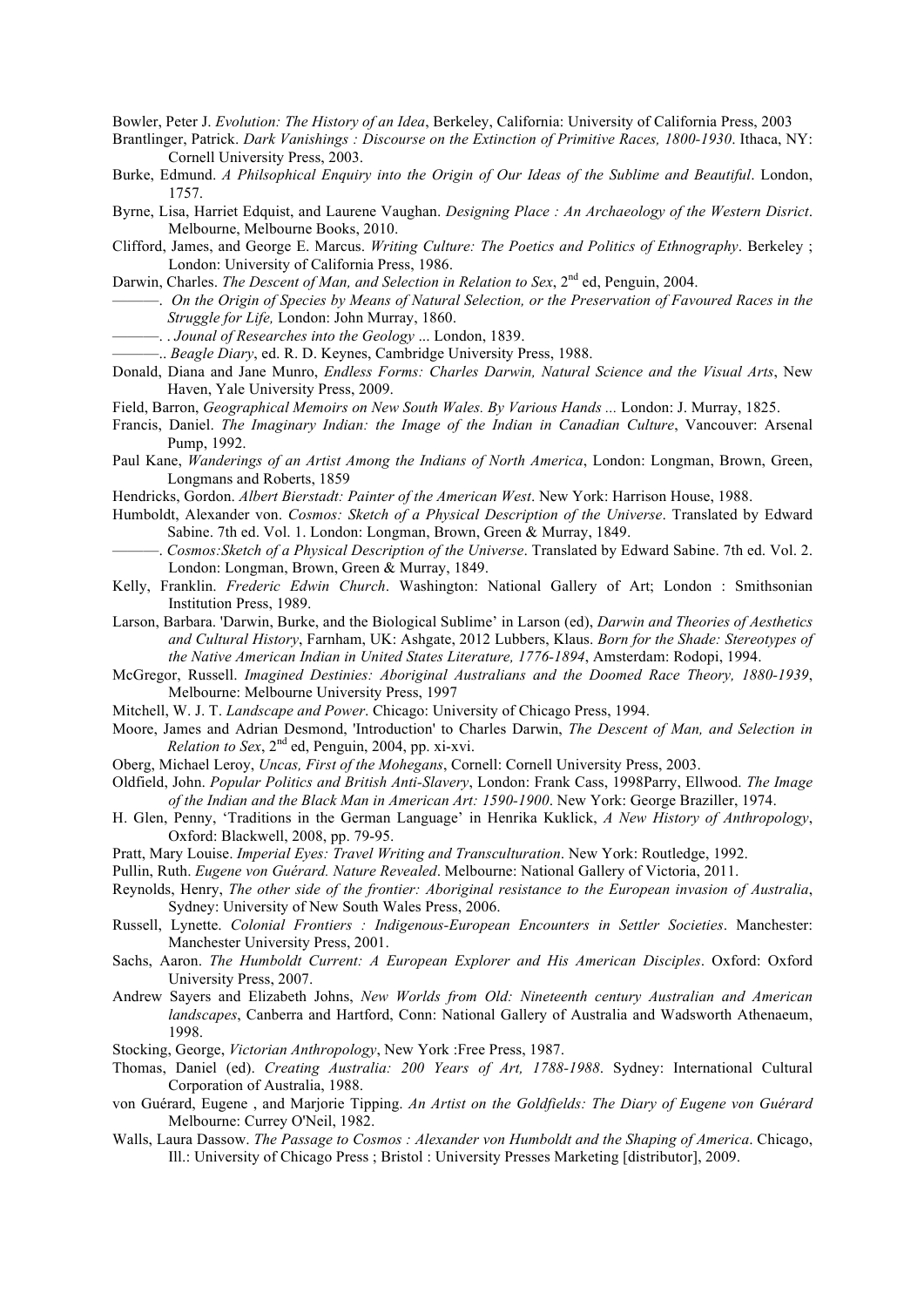Wilton, Andrew, and T. J. Barringer. *American Sublime : Landscape Painting in the United States, 1820-1880*. London: Tate, 2002.

<u> 1989 - Jan Samuel Barbara, margaret e</u>

<sup>8</sup> David Bindman, 'Mankind after Darwin and Nineteenth-century Art' in Diana Donald and Jane Munro, *Endless Forms: Charles Darwin, Natural Science and the Visual Arts* (New Haven, Yale University Press, 2009), pp. 143-44. Bindman cites the work of George Stocking, in particular his *Victorian Anthropology* (New York: Free Press, 1987), p. 148.

<sup>9</sup> Charles Darwin, *Jounal of Researches into the Geology* ... (London, 1839), p. 520, cited in McGregor, *Imagined Destinies,*  p. 15.

<sup>11</sup> Brantlinger, *Dark Vanishings*, p. 2.<br><sup>12</sup> McGregor, *Imagined Destinies*.<br><sup>13</sup> McGregor, *Imagined Destinies*, p. 13.<br><sup>14</sup> H. Glen Penny, 'Traditions in the German Language' in Henrika Kuklick, A New History of Anthr Blackwell, 2008), p. 85. Bastian's massive collection of ethnographic artefacts subsequently entered the Museum für Völkerkunde in Berlin, today one of the largest museums of its type in the world, which he established in 1873.

<sup>16</sup> A groundbreaking exhibition mounted in 1998 explored some of the remarkable similarities between American and Australian landscape painting of the nineteenth century. Andrew Sayers and Elizabeth Johns, *New Worlds from Old: Nineteenth century Australian and American landscapes* (Canberra and Hartford, Conn: National Gallery of Australia and Wadsworth Athenaeum, 1998).

<sup>17</sup> There are exceptions to this in von Guérard's ouevre, largely a group of works painted in 1854 in which the human figure dominates. For further information see Ruth Pullin, *Eugene von Guérard: Nature Revealed* (Melbourne: National Gallery of Victoria, 2011), p. 112.

<sup>18</sup> Ron Radford has suggested that the title change may well have been in order to attract a wealthy local buyer for the painting. See his 'Eden before the White Serpent' in Daniel Thomas (ed.), *Creating Australia: 200 Years of Art, 1788-1988* (Sydney: International Cultural Corporation of Australia, 1988), p. 80.<br><sup>19</sup> Definition from *Webster's New Twentieth Century Dictionary*, 2nd ed. Clifford and Marcus, *Writing Culture*, p. 205.<br><sup>20</sup> Radford, 'Eden', p. 80

left corner of the painting as yet another ominous symbol. One should be wary here though, as Philip Jones has noted, as it would not be until the twentieth century that the foreboding symbolism of this pestilential plant was widely appreciated, and

it would be a further decade until the rise of the Acclimatisation movement (email to the author, 13 February 2013).<br><sup>21</sup> John M. Stanley, 'Petition', 1852, cited by Brian W. Dippie, *Catlin and his Contemporaries: The Po* 

<sup>22</sup> W. J. T. Mitchell, *Landscape and Power* (Chicago; London: University of Chicago Press, 1994), p. 10.<br><sup>23</sup> *The Cravon*, September 1859, p. 287. Cited in Gordon Hendricks, *Albert Bierstadt: Painter of the American W* York: Harrison House, 1988), p. 73.

<sup>24</sup> James Clifford, 'On Ethnographic Allegory', ch. 11, James Clifford and George E. Marcus, *Writing Culture: The Poetics*  and Politics of Ethnography (Berkeley, University of California Press, 1986), pp. 205-28.<br><sup>25</sup> Brantlinger, *Dark Vanishings*, p. 46. See also Klaus Lubbers, *Born for the Shade: Stereotypes of the Native American* 

*Indian in United States Literature, 1776-1894* (Amsterdam: Rodopi, 1994).<br><sup>26</sup> Fenimore Cooper confused two distinct groups of people, the Mohegans and the Mahicans. For more on the history of the

Mohegan people see Michael Leroy Oberg, *Uncas, First of the Mohegans* (Cornell: Cornell University Press, 2003).<br><sup>27</sup> Daniel Francis, *The Imaginary Indian: the Image of the Indian in Canadian Culture* (Vancouver: Arsenal

22.

<sup>28</sup> Paul Kane, *Wanderings of an Artist Among the Indians of North America* (London: Longman, Brown, Green, Longmans and Roberts, 1859), p. vii.

<sup>29</sup> Francis, *Imaginary Indian*, p. 23. Francis cites J. Russell Harper, *Paul Kane's Frontier. Including Wanderings of an artist among the Indians of North America* (Austin: University of Texas Press, 1971). By the late nineteenth century,

<sup>1</sup> Russell McGregor, *Imagined Destinies: Aboriginal Australians and the Doomed Race Theory, 1880-1939*, (Melbourne: Melbourne University Press, 1997).

<sup>2</sup> Patrick Brantlinger, *Dark Vanishings : Discourse on the Extinction of Primitive Races, 1800-1930* (Ithaca, NY ; London: Cornell University Press, 2003). I would like to thank Dr Ruth Pullin, Dr Philip Jones and Professor Michael Rosenthal for reading and commenting upon early versions of this essay. Dr Pullin was the co-curator of the major exhibition *Eugene von Guérard: Nature Revealed*, Melbourne: National Gallery of Victoria, 2011. <sup>3</sup> Ibid.

<sup>&</sup>lt;sup>4</sup> Charles Darwin, *On the Origin of Species by Means of Natural Selection, or the Preservation of Favoured Races in the <i>Struggle for Life*, (London: John Murray, 1860), pp. 109-110.

<sup>&</sup>lt;sup>5</sup> Charles Darwin, *Beagle Diary*, ed. R. D. Keynes (Cambridge: Cambridge University Press, 1988), p. 42.<br><sup>6</sup> Benton. 'Science. Ideology and Culture: p. 90

<sup>7</sup> Peter J. Bowler, *Evolution: The History of an Idea* (Berkeley, California: University of California Press, 2003), p.1. Bowler examines the pre-Darwinian history of evolution, including the work of Darwin's grandfather, Erasmus. See also the introduction by James Moore and Adrian Desmond to Darwin's *The Descent of Man, and Selection in Relation to Sex*, 2<sup>nd</sup> ed, (London: Penguin, 2004), pp. xi-xvi; and Benton, 'Science, ideology and culture, p. 90.

<sup>10</sup> Darwin, *Journal of Researches*, p. 520.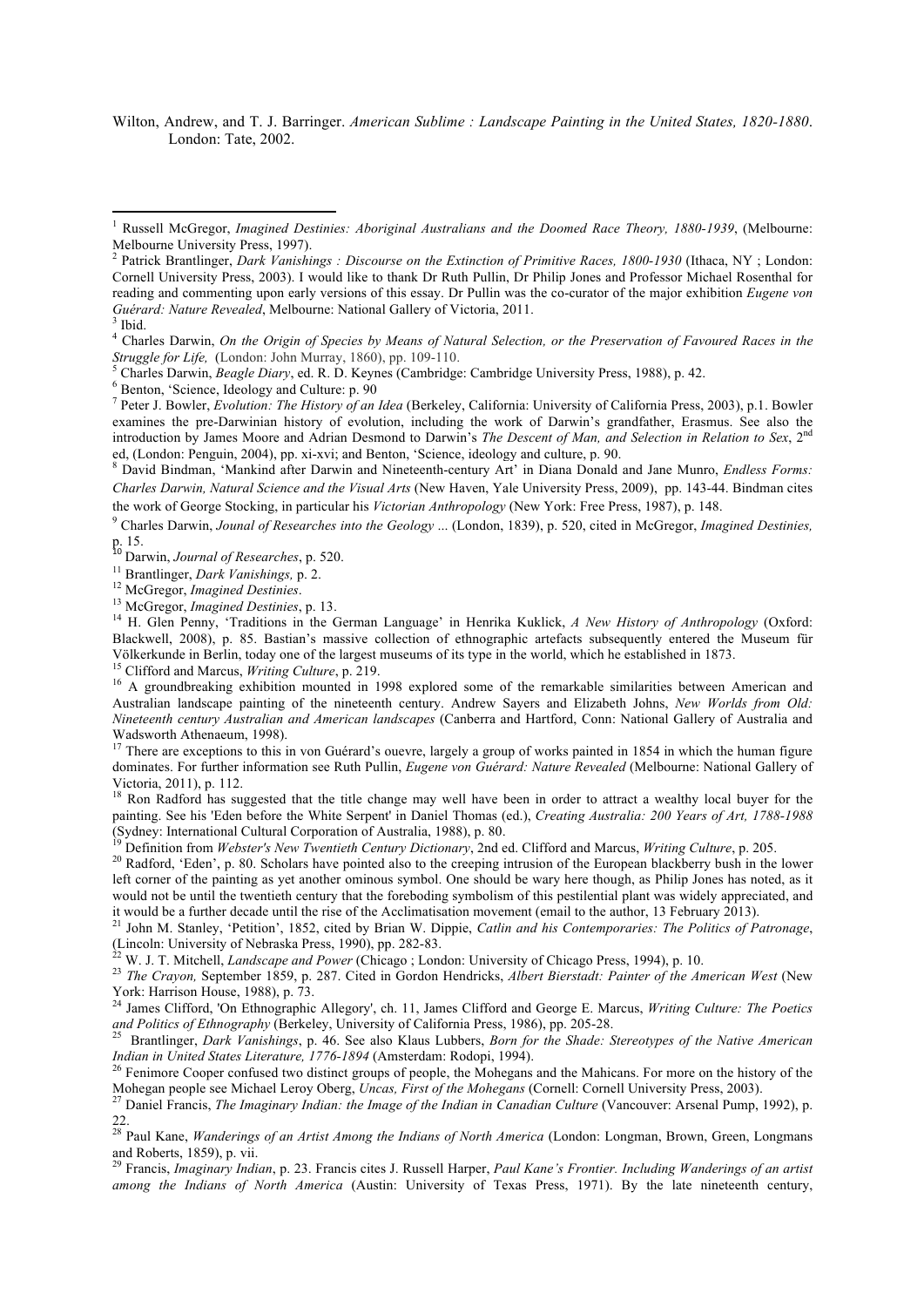developments such as the arrival of the rail road did much to encourage immigration and tourism to the 'West' on a grand scale; yet the opening up of the region had started much earlier in the century, inspired in part by the work of artists such as Kane and Catlin.<br><sup>30</sup> Francis, *Imaginary Indian*, p. 17

<u> 1989 - Andrea Santa Andrea Andrea Andrea Andrea Andrea Andrea Andrea Andrea Andrea Andrea Andrea Andrea Andr</u>

<sup>31</sup> Brantlinger, *Dark Vanishings*, p. 46. The author cites recent books to substantiate this claim: David Stannard's *American* Holocaust and Ward Churchill's A Little Matter of Genocide.<br><sup>32</sup> January 17 1859, cited in Hendricks, Albert Bierstadt, p. 63.<br><sup>33</sup> Ellwood Parry, *The Image of the Indian and the Black Man in American Art: 1590-1900* (New

1974), p. 116.<br><sup>34</sup> Harper's Weekly, VIII, no. 382, April 23, 1864, p. 260. Cited in Parry, *Image of the Indian*, p. 116.

35 Barron Field, 'On the Aborigines of New Holland and Van Diemen's Land', in Barron Field (ed.), Geographical Memoirs<br>on New South Wales (London, 1825), p.196. Cited by McGregor, Imagined Destinies, p. 8.

<sup>36</sup> Barron Field, *Geographical Memoirs on New South Wales. By Various Hands ...* (London: J. Murray, 1825), p. 228. Cited by Michael Rosenthal, 'Soldier, settler, artist: the Australian watercolours of Edward Close', unp

<sup>37</sup> Field, 'On the Aborigines', pp. 228-29. Cited by McGregor, *Imagined Destinies*, p. 13.<br><sup>38</sup> Paul Strzelecki, 'Physical description of New South Wales', p. 348. Cited by McGregor, *Imagined Destinies*, p. 17.<br><sup>39</sup> He University of New South Wales Press, 2006), p. 10. The extent of the conflict between European settlers and indigenous Australians has been hotly contested for over a decade, although most scholars of note now accept Reynolds' estimate in the book cited here of a minimum of 20,000 Aboriginal frontier deaths.

<sup>40</sup> Tracey Lock-Weir, 'Stony Rises: Lake Corangamite' in Ruth Pullin, *Eugene von Guérard: Nature Revealed* (Melbourne: National Gallery of Victoria, 2011), p. 118.

<sup>41</sup> Ruth Pullin, 'Eugene von Guérard: A Journey Through Victoria's Western Plains' in Lisa Byrne, Harriet Edquist, and Laurene Vaughan, *Designing Place: An Archaeology of the Western Disrict* (Melbourne, Melbourne Books, 2010).<br><sup>42</sup> Harriet Edquist, 'Stony Rises: the Formation of Cultural Landscape', in Byrne et al, *Designing Place*, pp.

Tracey Lock-Weir's entry on *Stony Rises, Lake Corangamite* in Ruth Pullin, *Eugene von Guérard*. *Nature Revealed*, pp.

<sup>43</sup> Thomas, *Creating Australia*, pp.80-81<br><sup>44</sup> Candice Bruce, 'Aborigines met on the road to the diggings', in Pullin, *Eugene von Guérard*, p. 112.<br><sup>45</sup> Am I not a man and a brother?, c. 1787, was famously reproduced a of the Abolition of the Slave Trade, and reiterated in innumerable printed forms thereafter. There is a considerable body of literature surrounding the motif and its history, including John Oldfield, *Popular Politics and British Anti-Slavery* (London:

<sup>46</sup> Eugene von Guérard, diary entry, March 16 1854, Marjorie Tipping (ed.), *An Artist on the Goldfields: The Diary of* 

*Eugene von Guérard* (Melbourne: Currey O'Neil, 1982).<br><sup>47</sup> Alexander von Humboldt, *Cosmos: Sketch of a Physical Description of the Universe*, trans. Edward Sabine, 7th ed., vol. 2<br>(London: Longman, Brown, Green & Murray,

Pullin, Nature Revealed, p. 20. On this subject see also Sigrid Achenbach, *Kunst um Humboldt: Reisestudien aus Mittelund Südamerika von Rugendas, Bellermann und Hildebrandt in Berlin* Kupferstichkabinett (Berlin: SMB Kupferstichkabinett, Staatliche Museen zu Berlin), 2009.<br><sup>49</sup> Mary Louise Pratt, *Imperial Eves: Travel Writing and Transculturation* m(New York: Routledge, 1992), p. 120.

So Edmund Burke, A Philsophical Enquiry into the Origin of Our Ideas of the Sublime and Beautiful (London: 1757)..<br><sup>51</sup> There is a substantial literature regarding this painting. For the most recent work see Tim Bonyhady,

<sup>52</sup> Von Guérard's painting appears to contradict the Malthusian view which saw population growth as being directly dependent upon the means of subsistence. Here the Aborigines appear to have an abundance of food. For further on the relationship between Darwin and Malthus see Ted Benton, 'Science, ideology and culture: Malthus and *The Origin of Species*', in David Amigoni and Jeff Wallace (eds), *Charles Darwin's The Origin of Species : New Interdisciplinary Essays*

<sup>53</sup> Darwin, *Origin*, 1869, p. 155.<br><sup>54</sup> Indeed scholars, particularly in Australia and more recently in North America, have been working in this field. See for example Tim Barringer and Andrew Wilton, *American Sublime Landscape Painting in the United States, 1820-1880*. In the Australian context the uninhabited 'natural' landscapes on the one hand reflect the fact that by the mid-nineteenth century Aboriginals in many parts of the south-east of the country were rapidly dwindling in numbers, the result of both widespread disease and vicious imperial conflict. But these apparently uninhabited landscapes also served to deny the widespread indigenous levels of resistance that historians since Henry Reynolds have long brought to our attention. Such paintings of uninhabited wilderness served to confirm one of colonial Australia's founding myths, that of *terra nullius* (literally, 'land belonging to no-one').<br><sup>55</sup> Laura Dassow Walls, *The Passage to Cosmos: Alexander von Humboldt and the Shaping of America* (Chicago, University

of Chicago Press, 2009), ch. 4.<br><sup>56</sup> Citation, cited by Walls, *Passage to Cosmos*, pp. 175-76.

<sup>57</sup> Clifford and Marcus, *Writing Culture*, p. 207.<br><sup>58</sup> Clifford and Marcus, *Writing Culture*, p. 209. In Australian colonial art biblical and classical allusions are more rare.<br><sup>59</sup> Cited by Rob Macneil, 'Time After Ti Landscape', in Lynette Russell, *Colonial Frontiers : Indigenous-European Encounters in Settler Societies* (Manchester: Manchester University Press, 2001), pp. 47-67.